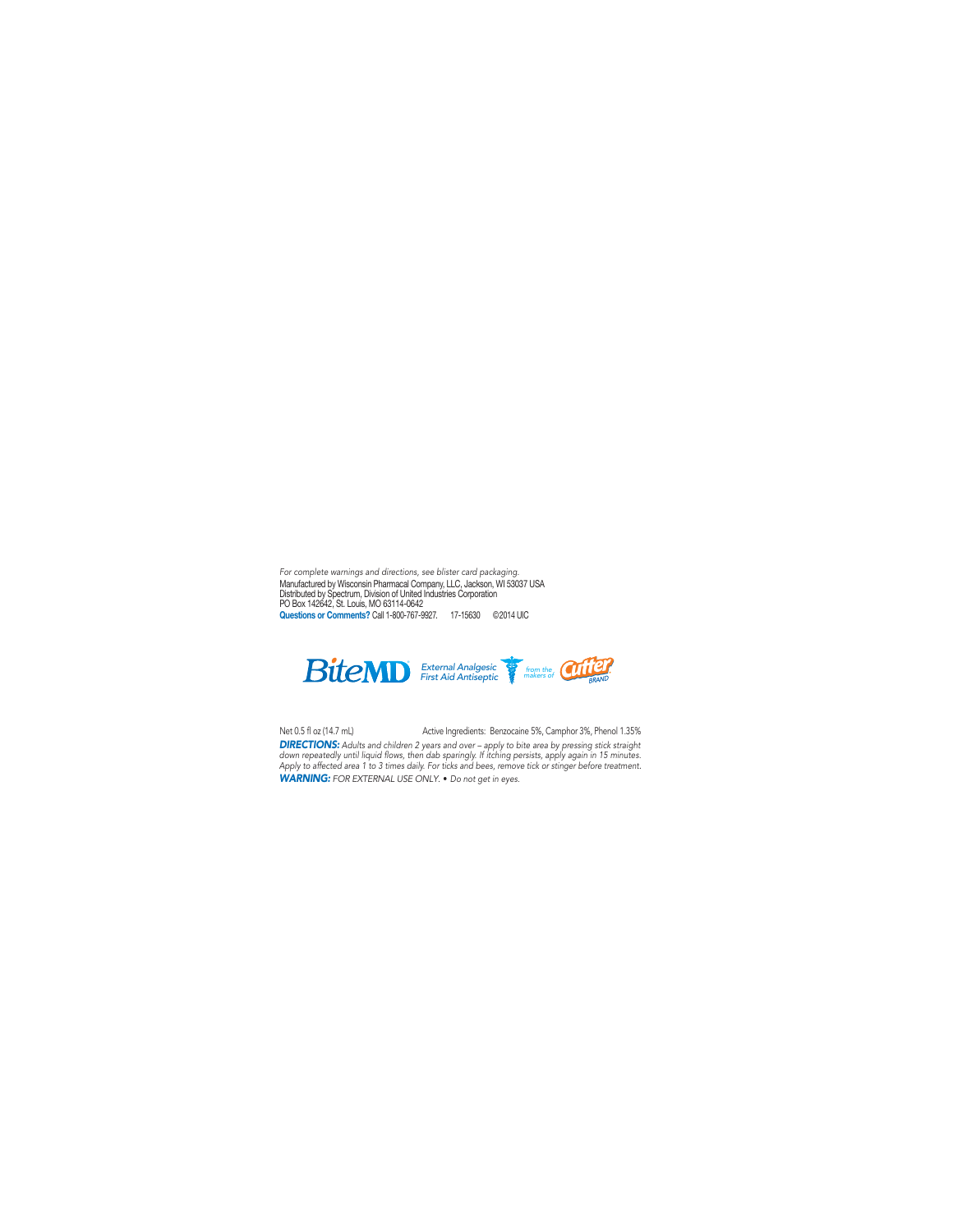

Net 0.5 fl oz (14.7 mL)